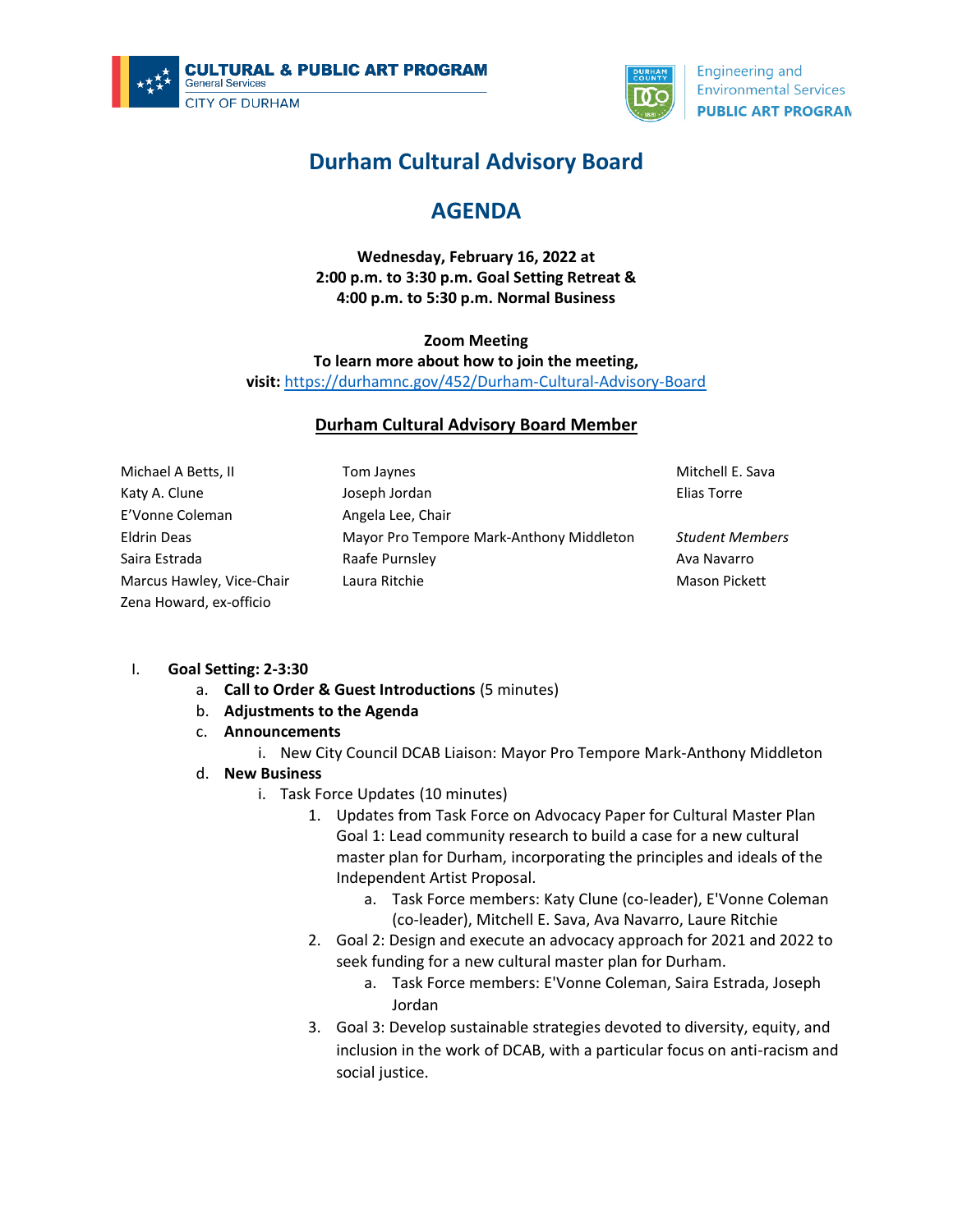- a. Task Force Members: E'Vonne Coleman, Tom Jaynes, Ava Navarro, Saira Estrada
- ii. Goal Setting Process (10 minutes)
	- 1. Process normally includes the Review of Achievements, and Small Group Discussions, and questions
		- a. Past meeting minutes from 2019 Retreat: [https://durhamnc.gov/AgendaCenter/ViewFile/Minutes/\\_11202](https://durhamnc.gov/AgendaCenter/ViewFile/Minutes/_11202019-1393) [019-1393](https://durhamnc.gov/AgendaCenter/ViewFile/Minutes/_11202019-1393)
		- b. Past meeting minutes from 2020 Retreat: [https://durhamnc.gov/AgendaCenter/ViewFile/Minutes/\\_12162](https://durhamnc.gov/AgendaCenter/ViewFile/Minutes/_12162020-1672) [020-1672](https://durhamnc.gov/AgendaCenter/ViewFile/Minutes/_12162020-1672)
- iii. Prior Goals (10 minutes)
	- 1. 2019
		- a. Develop a process for equitable and transparent festival funding, which could serve as a model for the City's cultural resource allocation.
		- b. Research and develop the methodology for an equitable, accountable system for education, training, and outreach within the arts community within the first year.
		- c. Create a task team to research and define the parameters of a community engaged artist/historian in residency
		- d. Identify under-utilized real estate and facilitate placing 3 artists or artist groups in temporary/short-term spaces.
	- 2. 2020
		- a. The Cultural Advisory Board will provide a recommendation to the Mayor that addresses the Durham Artists' Proposal, considers potential alignment of an artist/historian-inresidence, and encourages greater access to local artist spaces by February 1, 2020.
		- b. All (100%) Cultural Advisory Board members will participate in training designed to promote equity in art and culture by May 1, 2020 (November 31, 2020) and by November 1 (December 31, 2020), DCAB will develop a framework on applying the training in conjunction with the City's Equitable Engagement Blueprint.\*
		- c. The Cultural Advisory Board will re-evaluate the festival and special events funding process with an equity lens by July 1, 2020.
		- d. The Cultural Advisory Board will review and recommend changes to the by-laws to consider how we will serve both the City and County by October 1, 2020.
		- e. The Cultural Advisory Board will support various City and County arts and cultural initiatives (e.g. SmART, Public Art, etc.) throughout the year.
	- 3. 2021: